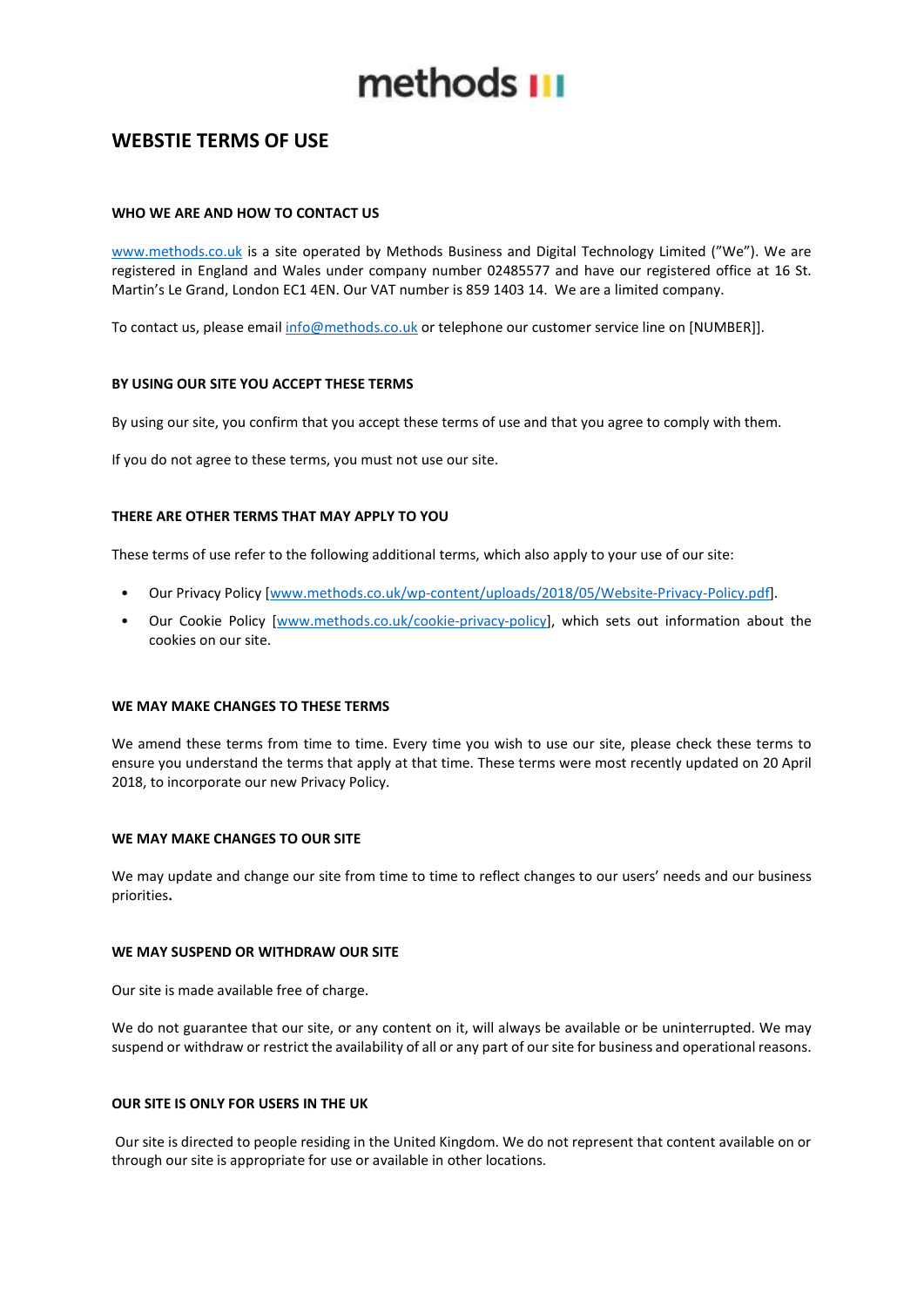### YOU MUST KEEP YOUR ACCOUNT DETAILS SAFE

If you choose, or you are provided with, a user identification code, password or any other piece of information as part of our security procedures, you must treat such information as confidential. You must not disclose it to any third party.

We have the right to disable any user identification code or password, whether chosen by you or allocated by us, at any time, if in our reasonable opinion you have failed to comply with any of the provisions of these terms of use.

If you know or suspect that anyone other than you knows your user identification code or password, please promptly notify us at info@methods.co.uk.

### HOW YOU MAY USE MATERIAL ON OUR SITE

We are the owner or the licensee of all intellectual property rights in our site, and in the material published on it. Those works are protected by copyright laws and treaties around the world. All such rights are reserved.

You may print off one copy, and may download extracts, of any page(s) from our site for your personal use and you may draw the attention of others within your organisation to content posted on our site.

You must not modify the paper or digital copies of any materials you have printed off or downloaded in any way, and you must not use any illustrations, photographs, video or audio sequences or any graphics separately from any accompanying text.

Our status (and that of any identified contributors) as the authors of content on our site must always be acknowledged.

You must not use any part of the content on our site for commercial purposes without obtaining a licence to do so from us or our licensors.

If you print off, copy or download any part of our site in breach of these terms of use, your right to use our site will cease immediately and you must, at our option, return or destroy any copies of the materials you have made.

### DO NOT RELY ON INFORMATION ON THIS SITE

The content on our site is provided for general information only. It is not intended to amount to advice on which you should rely. You must obtain professional or specialist advice before taking, or refraining from, any action on the basis of the content on our site.

Although we make reasonable efforts to update the information on our site, we make no representations, warranties or guarantees, whether express or implied, that the content on our site is accurate, complete or up to date.

### WE ARE NOT RESPONSIBLE FOR WEBSITES WE LINK TO

Where our site contains links to other sites and resources provided by third parties, these links are provided for your information only. Such links should not be interpreted as approval by us of those linked websites or information you may obtain from them.

We have no control over the contents of those sites or resources.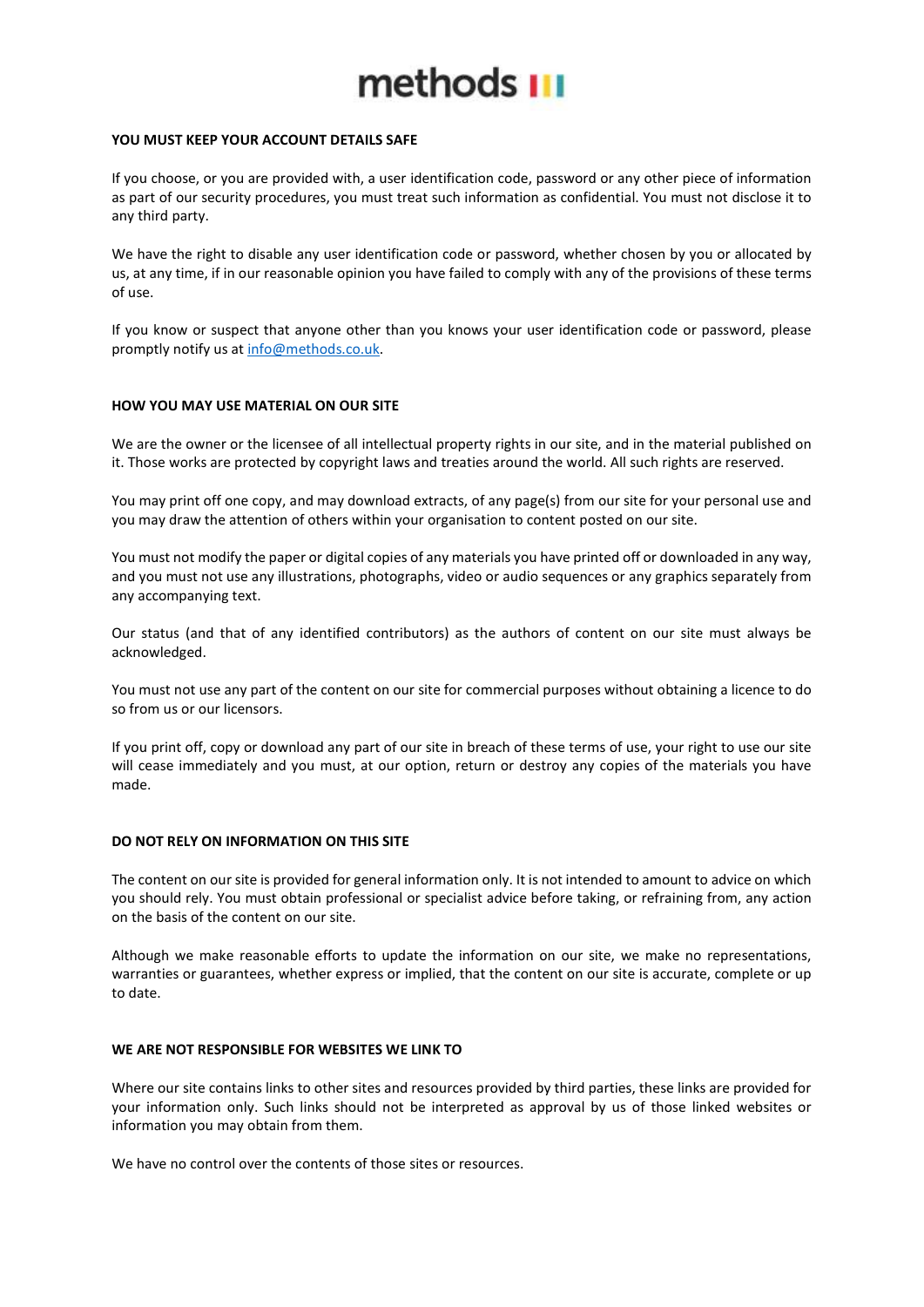### USER-GENERATED CONTENT IS NOT APPROVED BY US

This website may include information and materials uploaded by other users of the site, including to bulletin boards and chat rooms. This information and these materials have not been verified or approved by us. The views expressed by other users on our site do not represent our views or values.

If you wish to complain about information and materials uploaded by other users please contact us on info@methods.co.uk.

### OUR RESPONSIBILITY FOR LOSS OR DAMAGE SUFFERED BY YOU

### Whether you are a consumer or a business user:

We do not exclude or limit in any way our liability to you where it would be unlawful to do so. This includes liability for death or personal injury caused by our negligence or the negligence of our employees, agents or subcontractors and for fraud or fraudulent misrepresentation.

### If you are a business user:

- We exclude all implied conditions, warranties, representations or other terms that may apply to our site or any content on it.
- We will not be liable to you for any loss or damage, whether in contract, tort (including negligence), breach of statutory duty, or otherwise, even if foreseeable, arising under or in connection with:
	- use of, or inability to use, our site; or
	- use of or reliance on any content displayed on our site.
- In particular, we will not be liable for:
	- loss of profits, sales, business, or revenue;
	- business interruption;
	- loss of anticipated savings;
	- loss of business opportunity, goodwill or reputation; or
	- any indirect or consequential loss or damage.

## If you are a consumer user:

• Please note that we only provide our site for domestic and private use. You agree not to use our site for any commercial or business purposes, and we have no liability to you for any loss of profit, loss of business, business interruption, or loss of business opportunity.

## HOW WE MAY USE YOUR PERSONAL INFORMATION

We will only use your personal information as set out in our Privacy Policy.

## WE ARE NOT RESPONSIBLE FOR VIRUSES AND YOU MUST NOT INTRODUCE THEM

We do not guarantee that our site will be secure or free from bugs or viruses.